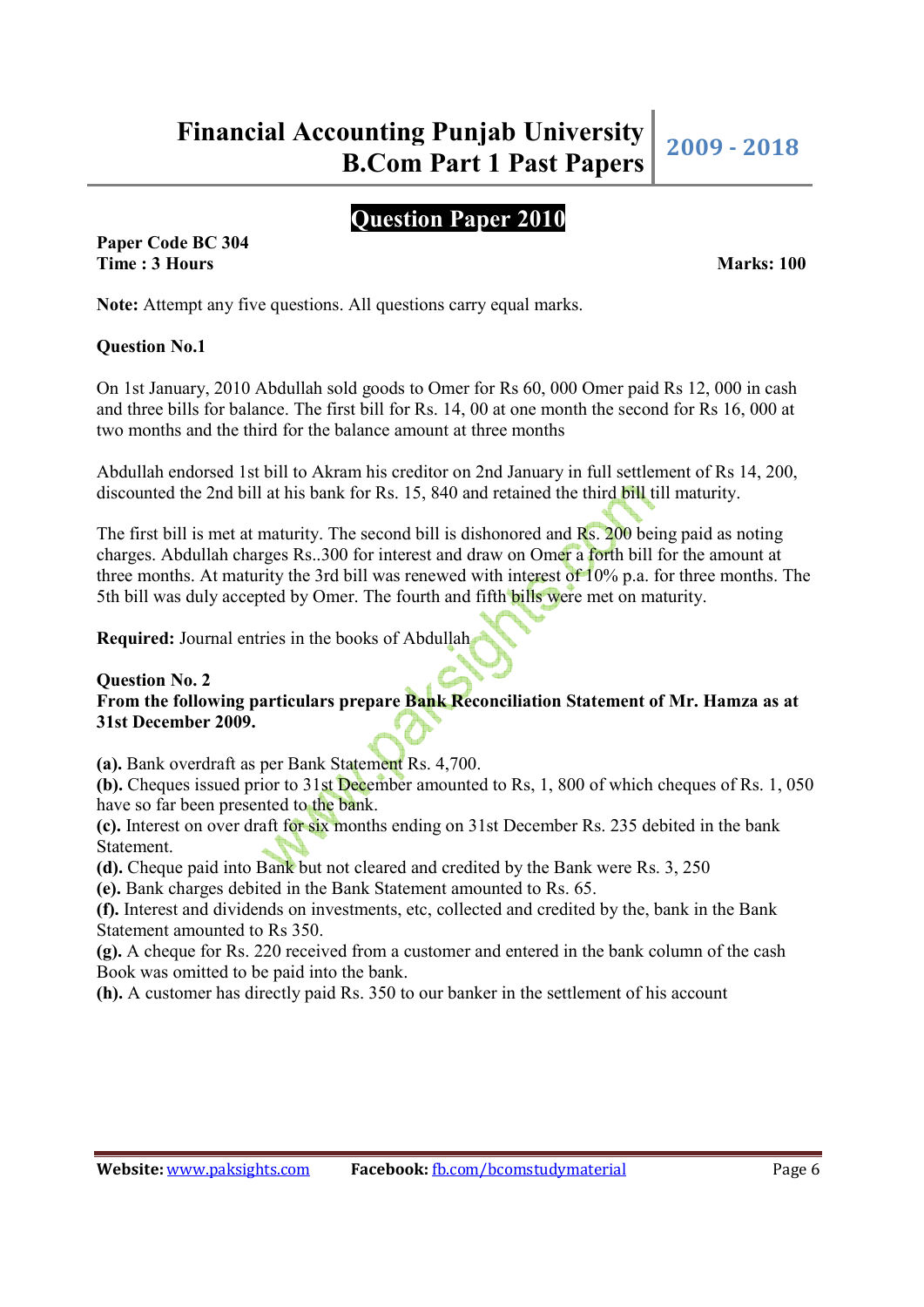## **Question No. 3**

#### **The following balances appeared in the Books of Sania on 31st December, 2008.**

|                         | <b>Rs</b> |                      | <b>Rs</b> |
|-------------------------|-----------|----------------------|-----------|
| <b>Building</b>         | 70,000    | Carriage on purchase | 1,291     |
| Car                     | 12,000    | Carnage on sales     | 800       |
| Furniture               | 1,640     | Reserve to bed debts | 1,320     |
| Sundry debtors          | 15,600    | Establishment        | 2,135     |
| Sundry creditors        | 18,852    | Taxes &insurance     | 783       |
| Stock 340               | 15,040    | Interest $(Cr)$      | 340       |
| Cash in hand            | 988       | Bad debts            | 613       |
| Cash at bank            | 14,534    | Audit fee            | 400       |
| <b>Bills</b> receivable | 5,844     | General charges      | 3,950     |
| Bills payable           | 6,930     | Traveling expenses   | 325       |
| Purchases               | 85,522    | Discount (Dr)        | 620       |
| Sales 922               | 121,850   | Investments          | 8,922     |
| Capital 285             | 92,000    | Sales Return         | 285       |

**Required:** Prepare Trading and Profit and Loss Account of Income statement for the year ended 31st December, 2008, and balance sheet as on that date. In doing so take the following matters into consideration

- **(i).** Stock on 31st December 2008 amounted to Rs 15, 550
- **(ii).** Depreciate Motorcar at 20 % and Furniture at 10 %
- **(iii).** Increase Bad Debts Reserve by 5 per cent on sundry Debtors
- **(iv).** Salaries Rs. 500 and Taxes Rs. 150 are outstanding.
- **(v).** Unexpired insurance Rs 50
- **(vi).** Interest accrued on Investments Rs. 120
- **(vii).** Rent due for a portion of the Building let Rs 150

**(viii).** A hill receivable for Rs 500 was discounted in December, 2008 but was not due till January 2009.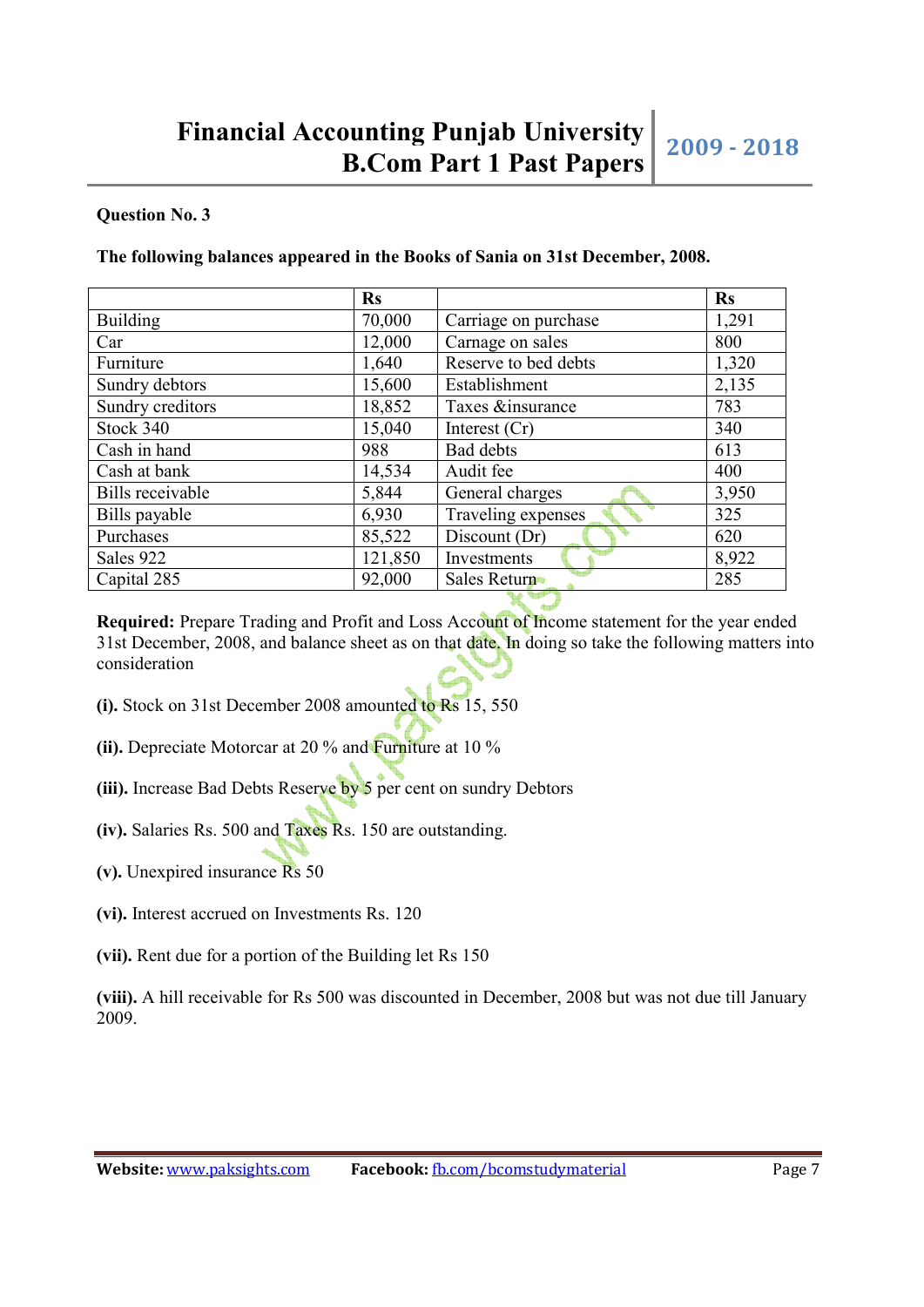**Question No. 4**

**Ms. Affaf finds excess debit of Rs 800 in the trial balance. She places the difference to a newly opened suspense account to balance the trail balance. Later she discovers the following discrepancies.**

**(a)** An item of Sale for Rs 5, 900 was posted to the sale a/c at 9, 500.

**(b)**The total of the sales returns book has been added Rs 100 short

**(c)** An amount of Rs 3, 700 received from a customer has been credited to his account as Rs. 7, 300.

**(d)** Rs. 150, 000 paid for purchase of building has been charged to the ordinary purchase account.

**(e)** A sum of Rs 9, 500 written off from building a/c as depreciation has not been posted to depreciation a/c.

**(f)** An amount received from a debtor of Rs. 9.700 has been debited to his account as Rs. 7, 900.

**Required:** Give the rectifying entries and prepare the Suspense Account. State also the ultimate effect of these correcting entries on the profit of the business.

## **Question No. 5**

Suleman keeps his books on single entry system. His statement of Assets and Liabilities as on 31st December 2007 is as follows:

| <b>Assets</b>                      | <b>Rs</b> | <b>Liabilities</b>            | <b>Rs</b> |
|------------------------------------|-----------|-------------------------------|-----------|
| <b>Land and buildings</b>          | 40,000    | <b>Sundry creditors</b>       | 130,      |
| <b>Furniture &amp;fixtures 200</b> | 6,000     | <b>Loan from money Lender</b> | 113,      |
| <b>Plant &amp; machinery 800</b>   | 110,000   | <b>Other liabilities</b>      | 26,       |
| <b>Stock</b>                       | 18,400    |                               |           |
| <b>Sundry debtors</b>              | 151,000   |                               |           |
| Cash                               | 16,600    |                               |           |
|                                    | 342,000   |                               |           |
|                                    | 270,000   |                               |           |

His drawings during the year amount to Rs.6000. land and building are to be depreciated by 2%, furniture and fixture by 10% and plant and machinery by 10%. Sundry debtors are to be reduced by 2%. He has used Rs. 1600worth of stock of his business for private purposes. During the year 2007 he sold some of his household furniture for Rs. 2000 and paid this into his business bank account. His capital at beginning of the year was Rs. 60,000.

**Draw up his statement of profit and loss of the year ended 31st December 2007.**